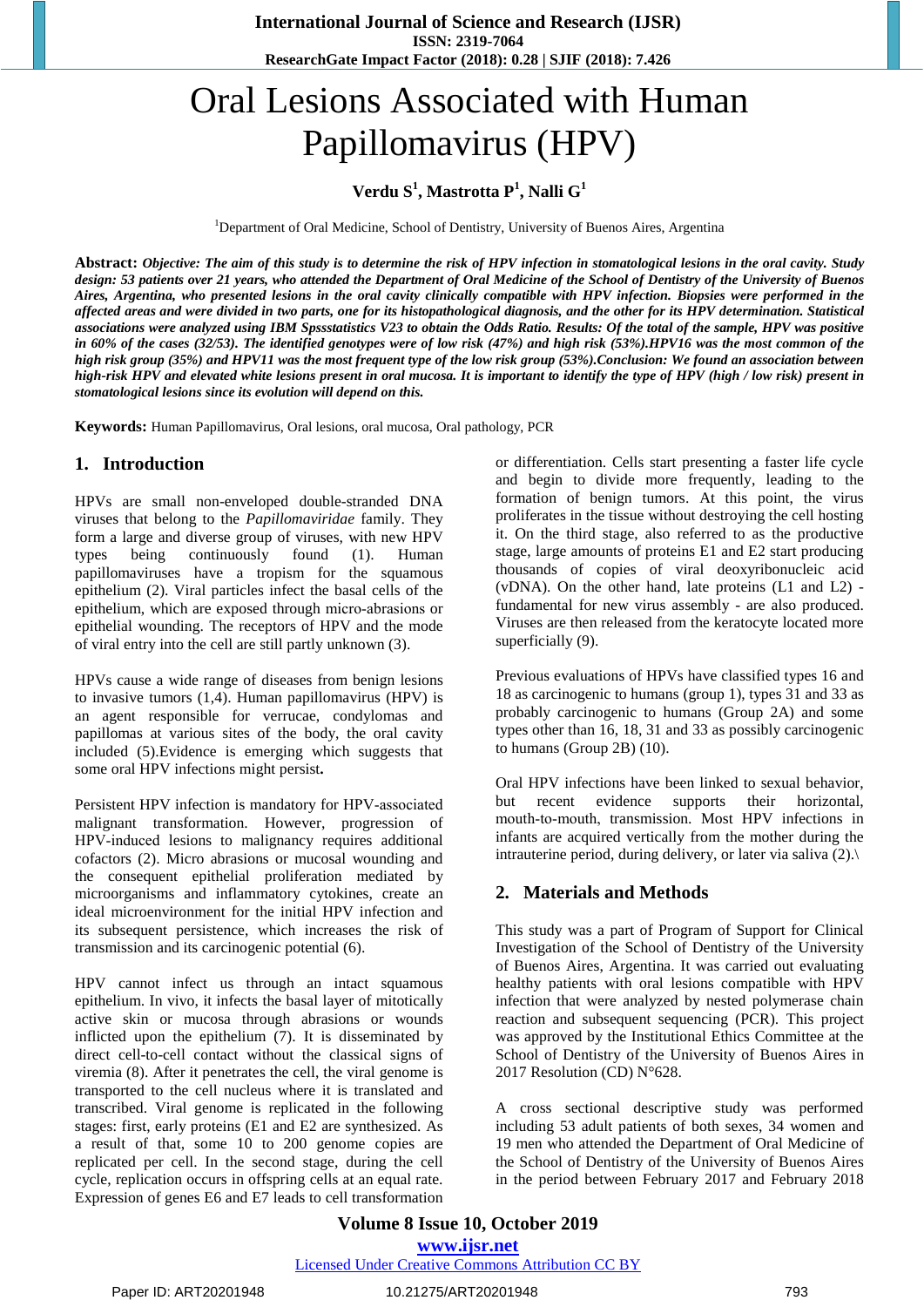who presented lesions in the oral cavity clinically compatible with HPV infection.

We selected patients who were over 21 years old and who signed the informed consent and excluded patients who were diagnosed with systemic diseases or were taking retroviral or immunosuppressive medication.

#### **Data Collection**

All the data was collected in a protocolled clinical history including age, sex, lesion characteristics and its localization. All patients were asked for laboratory tests (hemogram, coagulogram, hepatogram, glycemia, uremia, uricemia, erythrosedimentation)

#### **Lesion evaluation**

The evaluation of the lesions was carried out by stomatologists and regular means of inspection and the operating clinical microscope OPMI PICO S100 CARL ZEISS were used. The lesions were observed in a 1:6 magnification in a sequence of increases.

The clinical lesions suspected of an HPV infection were classified in two groups: flat and elevated. Between the flat lesions we find the white translucent spot, and among the elevated lesions we can find keratosis, vegetations and verrucosities. (Figure 1)



**Figure 1:** A White spot in gum B Vegetation in gum

#### **Sample collection**

Biopsies were performed in the affected areas and were divided in two parts, one was fixed in formalin buffer, included in paraffin and colored with Hematoxylin Eosin for its histopathological diagnosis, and the other was stored in saline solution for its HPV determination, which was analyzed by nested polymerase chain reaction and subsequent sequencing using MY09/11 and GP05+/06+ primers.

#### **Sample processing**

The samples were incubated with 200 ul of lysis buffer (Lysis tissue buffer, Roche) and 20 ul of proteinase K in agitation at 650 RPM in a thermostatic bath for 12 hours.

Subsequently, the extraction of DNA from this lysate was carried out in an automated manner with the MagnaPure

96 equipment (Roche) according to the manufacturer's instructions.

To estimate the integrity of the DNA obtained and the absence of PCR inhibitors, a gene fragment of the constitutive gene of β-globin was amplified in all the samples studied, with the universal oligonucleotides BG1 / BG2 (11) by the real-time PCR technique in the LightCycler ® device 2.0 Real-Time PCR System (Roche).

The samples where amplification of β-globin was obtained were subjected to viral DNA detection by PCR (primary PCR), using the universal oligonucleotides MY09 / MY11 which amplify a fragment of 450 bp in the conserved region of the L1 gene of HPV (12).

In order to increase sensitivity, all samples that were negative for amplification with MY09 / MY11 were subjected to a second amplification (secondary PCR) with universal oligonucleotides (GP5 / GP6), located within the sequence recognized by the oligonucleotides MY09 / MY11 and that amplify a fragment of 150 bp. (13,14).

Both PCR reactions were performed on a Veriti® Thermal Cycler (Thermo Fisher Scientific).

As a positive control, a detectable sample of HPV type 16 was used and as a negative control we used a negative sample for HPV. The amplification productswere visualized on a 2% agarose gel with transilluminator.

Capillary electrophoresis of the amplification products resulting from the first and second reaction of PCR was performed, with a previous sequence reaction with the  $GP5 + / GP6 + \text{primers}, \text{ in the ABI@ sequencer } 3500$ Genetic Analyzer (Applied Biosystems).

Sequence alignments were performed against the reference HPV L1 gene sequences stored in the GenBank database, by BLAST analysis for the final validation of the HPV genotype.

#### **Statistical analysis**

Odds ratio (OR) was used to measure the association between HPV-positive and negative and elevated and flat lesions, using SPSS Statitics V22.

# **3. Results**

A total of 53 patients participated in the study; their mean age was 57 years old with a range of 24–85 and 64% were females. The type of lesions compatible with HPV infection were: verrucosity 49%, keratosis 19%, tumor 10%, white spot 10% and vegetation 9%. Our results showed that 60% (n=32) of the subjects were HPV positive, 21 females and 11 men with a mean age of 56 years. Of the total of the HPV positive cases, 53% (n= 19) was of low risk, being HPV type 11 the most prevalent in our sample and 47% (n=17) corresponded to high risk HPV, where type 16 was the most prevalent of this group (Table 1). We found a coinfection with two types of HPV

**Volume 8 Issue 10, October 2019 www.ijsr.net** Licensed Under Creative Commons Attribution CC BY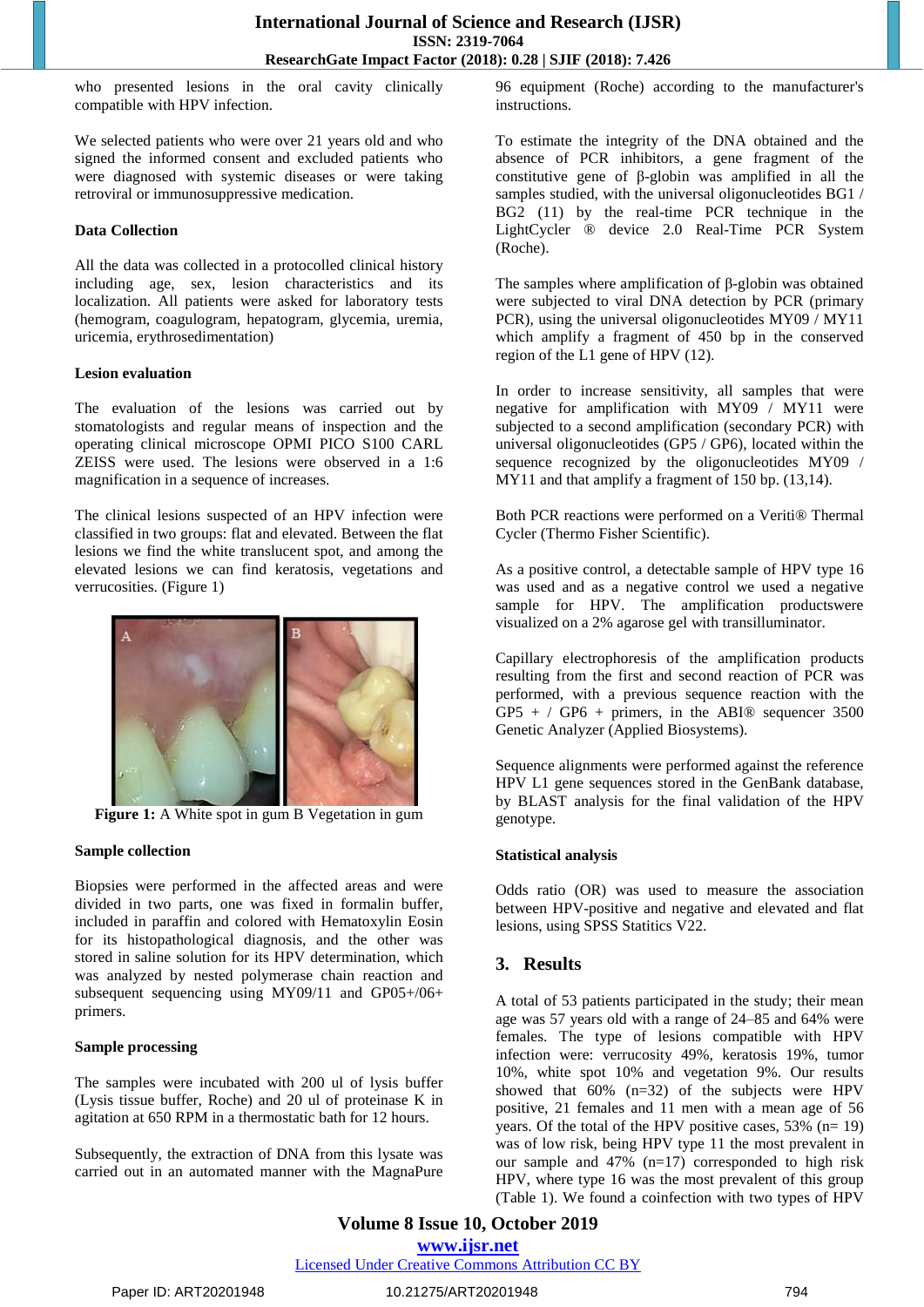in the same lesion in four of our patients 6/35, 16/18, 6/11, 11/16. The detected genotypes of HPV in our sample of the high risk group were 16, 18, 31, 33, 35, 51 and 58 and those that belong to the low risk group were 6, 11, 13, 32, 64 and 72.





The most frequent location of the lesions was the gum (29%) followed by the buccal mucosa (21%), tongue (20%) and palate (20%).

The histopathological diagnosis associated with high risk HPV were epithelial hyperplasia 60%, oral carcinoma 27% and oral lichen 13%, meanwhile the diagnosis associated to low risk HPV corresponded to epithelial hyperplasia 78% and oral lichen 22%. (Table 2).





We estimated the risk between HPV positive/negative and white elevated or flat lesions OR: 2,25 (IC95% 0,34- 14,83) and the risk between high and low grade HPV and white elevated and flat lesions OR: 1,88 (IC95% 0,27- 13,09). (Tables 3 and 4)

**Table 3:** Estimated risk between HPV positive/negative and white elevated or flat lesions

|         | White Elevated<br>Lesions | White Flat<br>Lesions | Total |  |
|---------|---------------------------|-----------------------|-------|--|
|         |                           |                       |       |  |
| $HPV +$ |                           |                       | 20    |  |
| $HPV -$ |                           |                       |       |  |
| Total   |                           |                       |       |  |

OR: 2,25 (IC95% 0,34-14,83)

**Table 4:** Estimated risk between high and low grade HPV and white elevated and flat lesions

|                                | White<br>Elevated<br>Lesions | White Flat<br>Lesions | Total |
|--------------------------------|------------------------------|-----------------------|-------|
| <b>High Risk</b><br><b>HPV</b> | 15                           |                       | 17    |
| Low Risk<br><b>HPV</b>         | 12                           |                       | 15    |
| Total                          | 27                           |                       | 32    |

OR: 1,88 (IC95% 0,27-13,09)

## **4. Discussion**

This is the first study addressing the prevalence of HPV in stomatologic lesions in Argentina.

The first clinical presumption of the presence of HPV in oral mucosa is performed by the stomatologist through the identification of certain elementary lesions that were described in this paper and that have been linked for a long time to this kind of infection. However, the confirmation of this clinical diagnosis by anatomopathological study and the detection of the type of HPV present in the lesion are necessary. (10, 15, 16)

In regard to the different types of lesions observed in the stomatological examination, authors such as C. Allen and Fornatora describe a subtype of oral epithelial dysplasia with unique clinical and histological features that would probably have a predictive value for the presence of HPV. These are white, flat, slightly elevated or papillary lesions that histologically present characteristics similar to common dysplasia, such as proliferation and maturation of basal cells, nuclear pleomorphism, increase in the number of mitosis, nuclear prominence, increase in nucleoplasm relation and atypical mitotic figures. (17)

Koss and Durfee introduced the term "koilocytotic atypia" to describe lesions of the cervix that were characterized microscopically by large epithelial cells, with a relatively small and irregular nucleus that was surrounded by a clear glycogen negative halo. It is now known that koilocytes are pathognomonic of HPV infection and that these cellular abnormalities represent the lethal cellular effect of viral reproduction. (18)

On this paper we make a detailed description of the elementary stomatological lesions with clinical inspection and magnification. Where we correlated the high and low risk types with the observable clinical lesion.

Furrer et al. reported that the clinical features considered as signs of putative HPV infection in oral mucosa were: white bright flat lesions with slightly elevated patches or plaques and frankly verrucous lesions. (19)We took this information to initiate the clinical presumption of HPV infection. We found no other authors who took these oral lesions as a reference as suspicious of HPV infection.

In concordance to Ribeiro M et al., in order to enhance HPV detection we used the nested-PCR technique that uses more than one pair of primers. Thus, we were able to

## **Volume 8 Issue 10, October 2019 www.ijsr.net**

Licensed Under Creative Commons Attribution CC BY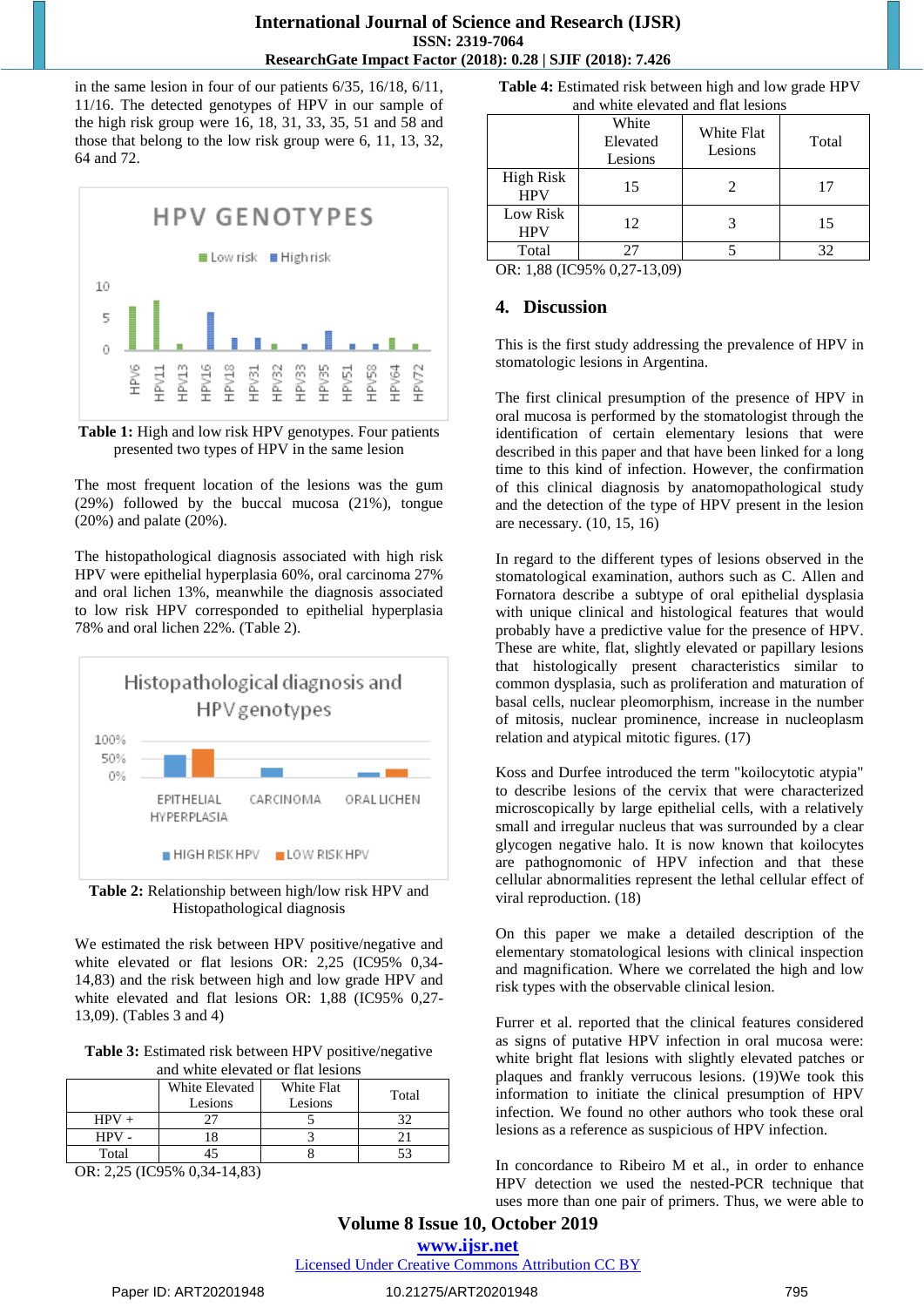detect the virus even in very low concentrations. High quality DNA is required for this technique to reach its optimal conditions. (20)

In this study we found the presence of multitype (2 types) oral HPV infection in 12,5% of the patients (n=4) and most of them where high risk HPV genotypes. Bui et al. reported the prevalence of multitype (2–6 types) oral HPV infection was 1.5% (2.5% for men, 0.4% for women). Most multitype oral HPV cases (83.8%) harbored one or more oncogenic types. (21)

In this study the prevalence of HPV was 60% and 19% of this corresponded to HPV 16. Gillison et al. said that the prevalence of oral HPV infection among men and women aged 14 to 69 years in the USA was 6.9% and of HPV type 16 was 1%. (22)

Sonawane K et al. postulated that the overall prevalence of oral HPV infection was 11.5%. (23)There are many studies addressing the presence of HPV in the oral cavity of healthy patients without lesions. Our study considered the clinical suspicion of HPV infection in stomatologic lesions. This is the reason why the prevalence of this study was higher than the ones in the previously cited studies.

# **5. Conclusions**

The overall prevalence of HPV oral in our sample was 60% and we found both high and low risk HPV genotypes. The lesions with a suspicion of HPV infection were white translucent spots, among the flat lesions. We found keratosis, vegetations and verrucosities among the elevated ones.

PCR is a very important technique to determine the genotype of HPV present in these lesions because of its high sensitivity.

We found an association between high risk HPV and white elevated lesions, being these oncogenic HPV a risk factor for the development of these lesions.

# **References**

- [1] Bzhalava D, Eklund C, Dillner J. International Standardization And Classification Of Human Papillomavirus Types. Virology. 2015;476:341–4. Doi: 10.1016/J.Virol.2014.12.028.
- [2] [Syrjänen](https://www.ncbi.nlm.nih.gov/pubmed/?term=Syrj%26%23x000e4%3Bnen%20S%5BAuthor%5D&cauthor=true&cauthor_uid=30178562) S. Oral Manifestations Of Human Papillomavirus Infections. *Eur J Oral Sci*. 2018;126 Suppl 1 (SupplSuppl 1):49-66.
- [3] Stanley M. Epithelial Cell Responses To Infection With Human Papillomavirus. *ClinMicrobiol Rev*. 2012;25 (2):215-22.
- [4] N. Munoz, F.X. Bosch, S. Desanjose, R. Herrero, X. Castellsague, K.V. Shah, P.J.Snijders, C.J. Meijer. Epidemiologic Classification Of Human Papillomavirus Types Associated With Cervical Cancer New England J. Med., 348 (2003), 518-527.
- [5] Syrjanen K. Morphological And Immunohistochemical Evidence Suggesting Human Papillomavirus (Hpv) Involvement In Oral Squamous

Cell Carcinogenesis (1983) *International Journal Of Oral Surgery*, 12 (6) , Pp. 418-424.

- [6] Liu, X.Et Al.Chronic Inflammation-Related Hpv: A Driving Force Speeds Oropharyngeal Carcinogenesis. Plos One10, E0133681 (2015).
- [7] Ozbun Ma. Infectious Human Papillomavirus Type 31b: Purification And Infection Of An Immortalized Human Keratinocyte Cell Line. J Gen Virol. 2002:2753-63.
- [8] Xavier Sd, 2007, Frequência De Aparecimento Do Papilomavírus Humano (Hpv) Na Mucosa Oral De HomensComHpv Genital Confirmado Por Biologia Molecular. Tese (Mestrado). São Paulo; 2007.
- [9] Esquenazi, D. Et Al . The Frequency Of Human Papillomavirus Findings In Normal Oral Mucosa Of Healthy People By Pcr. **Braz. J. Otorhinolaryngol. (Impr.)**, São Paulo , V. 76, N. 1, P. 78-84, Feb. 2010.
- [10]Iarc Working Group On The Evaluation Of Carcinogenic Risk To Humans. Human Papillomaviruses. Lyon (Fr): International Agency For Research On Cancer; 2007. (Iarc Monographs On The Evaluation Of Carcinogenic Risks To Humans, No. 90.)
- [11]Ratech H, Masih A. Sensitive Detection Of Clonal Antigen Receptor Gene Rearrangements In Non-Hodgkin's Malignant Lymphoma With An Anchored Polymerase Chain Reaction-Based Strategy, American Journal Of Clinical Pathology, Volume 100, Issue 5, 1 November 1993, Pages 527–533.
- [12]Resnick R, Cornelissen M, Wright D, EichnigenGh, Fox Hs, Schegget J Et Al. Detection And Typing Of Human Papillomavirus In Archival Cervical Cancer Specimens By Dna Amplification With Consensus Primers. J Natl Cancer Inst 1990; 82:1477-1484.
- [13]Van Den Brule A, Meijer Cjl, Bakels V, Kenemans P, Walboomers Jm. Rapid Detection Of Human Papillomavirus In Cervical Scrapes By Combined General Primer Mediated And Type Specific Polymerase Chain Reaction. J ClinMicrobiol 1990; 28:2739-2743.
- [14]Snijders P, Van Den Brule A, Schrijnemaker H, Snow G, Meijer Ch, Walboomers Jm. The Use Of General Primers In The Polymerase Chain Reaction Permits The Detection Of A Broad Spectrum Of Human Papillomavirus Genotypes. J Gen Virol 1990; 71:173- 181.
- [15[\]Syrjänen](https://www.ncbi.nlm.nih.gov/pubmed/?term=Syrj%26%23x000e4%3Bnen%20S%5BAuthor%5D&cauthor=true&cauthor_uid=30178562) S. Human Papillomavirus Infection In The Oral Cavity. In: Papillomaviruses And Human Disease. [Syrjänen](https://www.ncbi.nlm.nih.gov/pubmed/?term=Syrj%26%23x000e4%3Bnen%20S%5BAuthor%5D&cauthor=true&cauthor_uid=30178562) K, Gissman L, Koss L, Eds. New York: Springer-Verlag. 1987; 104-137.
- [16]Schneider A, Meinhardt G, De Villiers E Et Al. Sensitivity Of The Cytologic Diagnosis Of Cervical Condyloma In Comparison With HpvDna Hybridization Studies. DiagnCytopathol. 1987; 3: 250-255.
- [17]Fornatora M., Jones A.C., Kerpel S., Freedman P.Human Papillomavirus-Associated Oral Epithelial Dysplasia (Koilocytic Dysplasia) An Entity Of Unknown Biologic Potential (1996) *Oral Surgery, Oral Medicine, Oral Pathology, Oral Radiology, And Endodontics*, 82 (1) , Pp. 47-56.
- [18] Koss, L. G. And Durfee, G. R. (1956), Unusual Patterns Of Squamous Epithelium Of The Uterine

# **Volume 8 Issue 10, October 2019**

**www.ijsr.net**

## Licensed Under Creative Commons Attribution CC BY